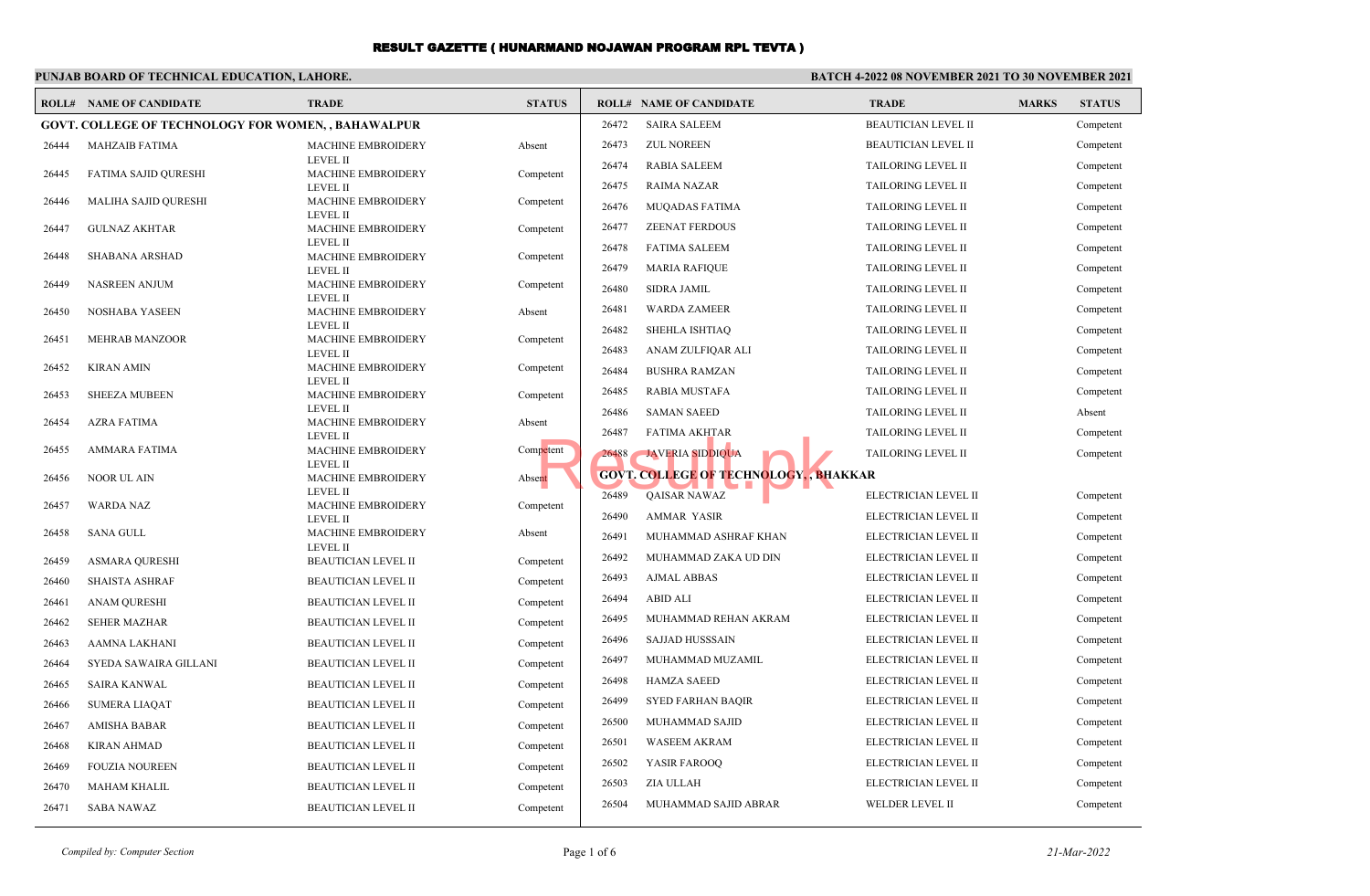## **PUNJAB BOARD OF TECHNICAL EDUCATION, LAHORE.**

### **BATCH 4-2022 08 NOVEMBER 2021 TO 30 NOVEMBER 2021**

| ROLL# | <b>NAME OF CANDIDATE</b>  | <b>TRADE</b>                                    | <b>STATUS</b> |                                                                | <b>ROLL# NAME OF CANDIDATE</b>                      | <b>TRADE</b>                              | <b>MARKS</b> | <b>STATUS</b> |  |
|-------|---------------------------|-------------------------------------------------|---------------|----------------------------------------------------------------|-----------------------------------------------------|-------------------------------------------|--------------|---------------|--|
| 26505 | MUHAMMAD RAMZAN           | <b>WELDER LEVEL II</b>                          | Competent     | <b>GOVERNMENT COLLEGE OF TECHNOLOGY, SAMANABAD, FAISALABAD</b> |                                                     |                                           |              |               |  |
| 26506 | <b>JAVED IQBAL</b>        | WELDER LEVEL II                                 | Competent     | 26534                                                          | MUHAMMAD FAISAL HAYAT                               | AUTO MECHANIC (PETROL)                    |              | Competent     |  |
| 26507 | MUHAMMAD KHAN             | WELDER LEVEL II                                 | Competent     |                                                                |                                                     | <b>LEVEL II</b>                           |              |               |  |
| 26508 | <b>TAIMOOR KHAN</b>       | WELDER LEVEL II                                 | Competent     | 26535                                                          | MUHAMMAD FAIZAN ALI                                 | AUTO MECHANIC (PETROL)<br><b>LEVEL II</b> |              | Competent     |  |
| 26509 | <b>GHULAM MUHAMMAD</b>    | WELDER LEVEL II                                 | Competent     | 26536                                                          | MUHAMMAD ROMAN KHALIQ                               | AUTO MECHANIC (PETROL)                    |              | Competent     |  |
|       |                           |                                                 |               |                                                                |                                                     | <b>LEVEL II</b>                           |              |               |  |
| 26510 | HAMAD ALI                 | WELDER LEVEL II                                 | Competent     | 26537                                                          | MUHAMMAD AKHTAR                                     | AUTO MECHANIC (PETROL)<br><b>LEVEL II</b> |              | Competent     |  |
| 26511 | MUHAMMAD SHOUKAT          | WELDER LEVEL II                                 | Competent     | 26538                                                          | <b>ASAD SHIRAZ</b>                                  | AUTO MECHANIC (PETROL)                    |              | Competent     |  |
| 26512 | MUHAMMAD IKRAM            | WELDER LEVEL II                                 | Competent     |                                                                |                                                     | <b>LEVEL II</b>                           |              |               |  |
| 26513 | <b>ISHFAQ AHMED</b>       | WELDER LEVEL II                                 | Competent     | 26539                                                          | MUHAMMAD ASHFAQ                                     | AUTO MECHANIC (PETROL)<br><b>LEVEL II</b> |              | Competent     |  |
| 26514 | MUNEED UR REHMAN          | WELDER LEVEL II                                 | Competent     | 26540                                                          | <b>ABID HUSSAIN</b>                                 | AUTO MECHANIC (PETROL)                    |              | Competent     |  |
| 26515 | MUHAMMAD SAGHEER          | WELDER LEVEL II                                 | Competent     |                                                                |                                                     | <b>LEVEL II</b>                           |              |               |  |
| 26516 | <b>DANISH GUL</b>         | WELDER LEVEL II                                 | Competent     | 26541                                                          | <b>NUMAN GILL</b>                                   | AUTO MECHANIC (PETROL)<br><b>LEVEL II</b> |              | Competent     |  |
| 26517 | <b>FURQAN MEHDI</b>       | WELDER LEVEL II                                 | Competent     | 26542                                                          | MIRZA BABAR RASOOL                                  | AUTO MECHANIC (PETROL)                    |              | Competent     |  |
| 26518 | <b>ALI RAZA</b>           | WELDER LEVEL II                                 | Competent     |                                                                |                                                     | <b>LEVEL II</b>                           |              |               |  |
|       |                           |                                                 |               | 26543                                                          | MUHAMMAD SALEEM                                     | AUTO MECHANIC (PETROL)<br><b>LEVEL II</b> |              | Competent     |  |
| 26519 | <b>SABIR HUSSAIN SHAH</b> | PLUMBER & SANITARY<br><b>INSTALLER LEVEL II</b> | Competent     | 26544                                                          | <b>ABU TALHA</b>                                    | AUTO MECHANIC (PETROL)                    |              | Competent     |  |
| 26520 | <b>AMIR NUMAN</b>         | PLUMBER & SANITARY                              | Absent        |                                                                |                                                     | <b>LEVEL II</b>                           |              |               |  |
|       |                           | <b>INSTALLER LEVEL II</b>                       | Competent     | 26545                                                          | MUHAMMAD MUJAHID JAVE4ED<br><b>MUHAMMAD ZEESHAN</b> | AUTO MECHANIC (PETROL)<br>LEVEL II        |              | Competent     |  |
| 26521 | MUHAMMAD ASIF             | PLUMBER & SANITARY<br><b>INSTALLER LEVEL II</b> |               | 26546                                                          |                                                     | AUTO MECHANIC (PETROL)                    |              | Competent     |  |
| 26522 | MUHAMMAD ARIF             | PLUMBER & SANITARY                              | Competent     |                                                                |                                                     | <b>LEVEL II</b>                           |              |               |  |
|       |                           | <b>INSTALLER LEVEL II</b>                       |               | 26547                                                          | <b>SMI ULLAH</b>                                    | AUTO MECHANIC (PETROL)                    |              | Competent     |  |
| 26523 | MUHAMMAD FIAZ             | PLUMBER & SANITARY                              | Competent     | 26548                                                          | <b>ATIQ UR REHMAN</b>                               | <b>LEVEL II</b><br>AUTO MECHANIC (PETROL) |              | Competent     |  |
| 26524 | <b>FARHAN QAYUM</b>       | <b>INSTALLER LEVEL II</b><br>PLUMBER & SANITARY | Competent     |                                                                |                                                     | <b>LEVEL II</b>                           |              |               |  |
|       |                           | <b>INSTALLER LEVEL II</b>                       |               | 26549                                                          | MUHAMMAD RAMZAN                                     | ELECTRICIAN LEVEL II                      |              | Competent     |  |
| 26525 | <b>ZAMIN HUSSAIN</b>      | PLUMBER & SANITARY                              | Competent     | 26550                                                          | <b>BASHARAT KHAN</b>                                | ELECTRICIAN LEVEL II                      |              | Competent     |  |
| 26526 | ZABIH ULLAH               | <b>INSTALLER LEVEL II</b><br>PLUMBER & SANITARY | Competent     | 26551                                                          | MUHAMMAD ABDULLAH MASOOD                            | ELECTRICIAN LEVEL II                      |              | Competent     |  |
|       |                           | <b>INSTALLER LEVEL II</b>                       |               | 26552                                                          | MUHAMMAD NAEEM                                      | ELECTRICIAN LEVEL II                      |              | Competent     |  |
| 26527 | <b>AIZAZ RASHEED</b>      | PLUMBER & SANITARY                              | Competent     |                                                                |                                                     |                                           |              |               |  |
|       |                           | <b>INSTALLER LEVEL II</b>                       |               | 26553                                                          | <b>ABRAR KHAN</b>                                   | ELECTRICIAN LEVEL II                      |              | Competent     |  |
| 26528 | <b>ROMAAN RASHEED</b>     | PLUMBER & SANITARY<br><b>INSTALLER LEVEL II</b> | Competent     | 26554                                                          | HABIB UR REHMAN                                     | ELECTRICIAN LEVEL II                      |              | Competent     |  |
| 26529 | <b>HABIBULLAH</b>         | PLUMBER & SANITARY                              | Competent     | 26555                                                          | <b>ASAD BASHARAT</b>                                | ELECTRICIAN LEVEL II                      |              | Competent     |  |
|       |                           | <b>INSTALLER LEVEL II</b>                       |               | 26556                                                          | MUHAMMAD AFAAQ                                      | ELECTRICIAN LEVEL II                      |              | Competent     |  |
| 26530 | <b>FARAZ AHMAD</b>        | PLUMBER & SANITARY                              | Competent     | 26557                                                          | MUHAMMAD HAZAIFA                                    | ELECTRICIAN LEVEL II                      |              | Competent     |  |
| 26531 | <b>NAVEED AKHTAR</b>      | <b>INSTALLER LEVEL II</b><br>PLUMBER & SANITARY | Competent     | 26558                                                          | MUHAMMAD MEHROZ HASSAN                              | ELECTRICIAN LEVEL II                      |              | Competent     |  |
|       |                           | <b>INSTALLER LEVEL II</b>                       |               |                                                                |                                                     |                                           |              |               |  |
| 26532 | <b>ZAHEER KHADIM</b>      | PLUMBER & SANITARY                              | Competent     | 26559                                                          | MUHAMMAD QAISAR                                     | ELECTRICIAN LEVEL II                      |              | Competent     |  |
| 26533 | MUHAMMAD IMRAN            | <b>INSTALLER LEVEL II</b><br>PLUMBER & SANITARY | Competent     | 26560                                                          | <b>WASEEM AHMAD</b>                                 | ELECTRICIAN LEVEL II                      |              | Competent     |  |
|       |                           | <b>INSTALLER LEVEL II</b>                       |               | 26561                                                          | HAMAYUN ISHTIAQ                                     | ELECTRICIAN LEVEL II                      |              | Competent     |  |

*Compiled by: Computer Section* 21-Mar-2022 **Page 2 of 6** 21-Mar-2022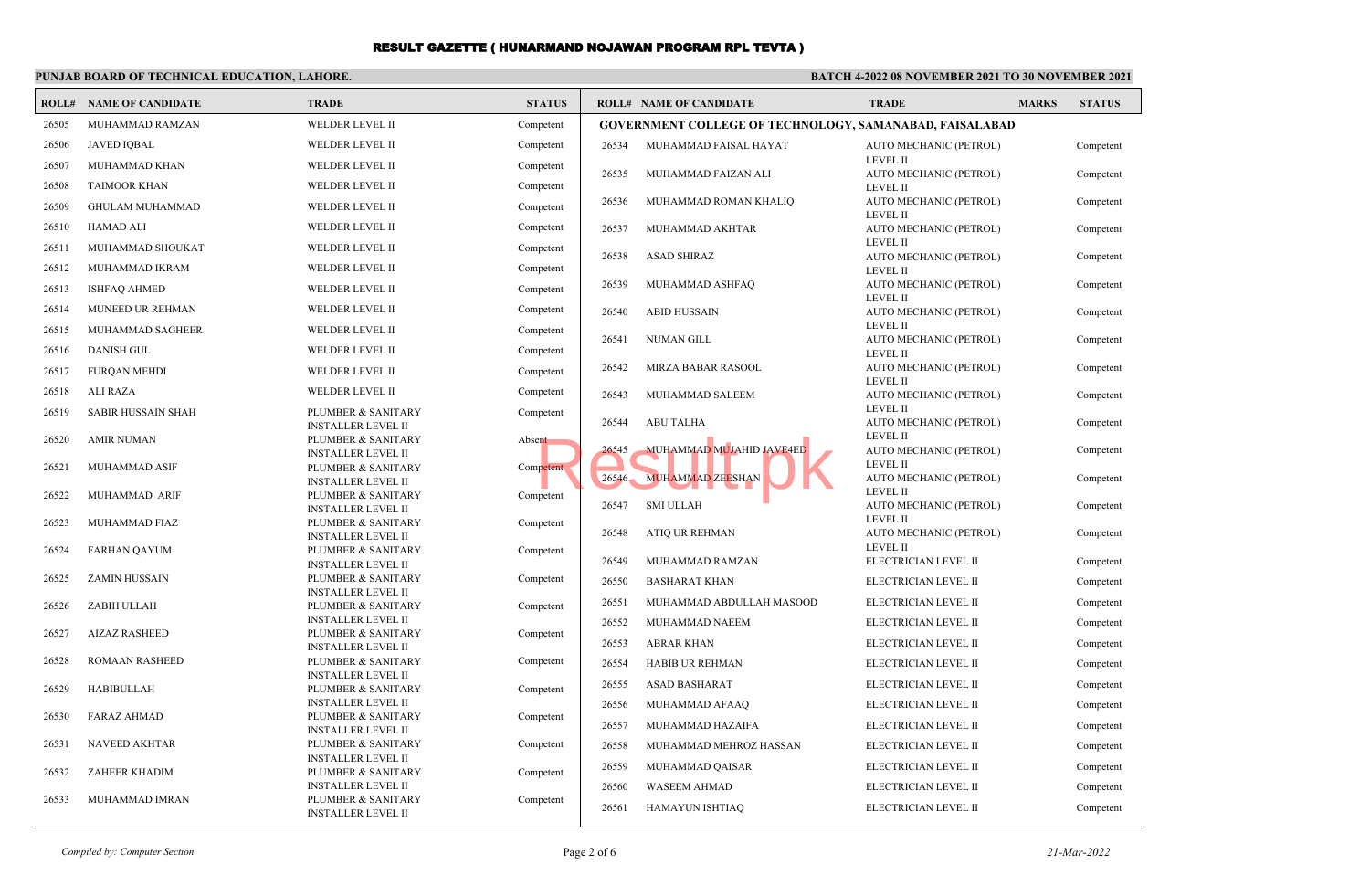### **PUNJAB BOARD OF TECHNICAL EDUCATION, LAHORE.**

# **BATCH 4-2022 08 NOVEMBER 2021 TO 30 NOVEMBER 2021**

|       | <b>ROLL# NAME OF CANDIDATE</b> | <b>TRADE</b>                                    | <b>STATUS</b> |       | <b>ROLL# NAME OF CANDIDATE</b>                                                         | <b>TRADE</b>               | <b>MARKS</b> | <b>STATUS</b> |
|-------|--------------------------------|-------------------------------------------------|---------------|-------|----------------------------------------------------------------------------------------|----------------------------|--------------|---------------|
| 26562 | MUHAMMAD KARIM                 | ELECTRICIAN LEVEL II                            | Competent     | 26591 | <b>RABIA AFZAL</b>                                                                     | COOK LEVEL II              |              | Competent     |
| 26563 | SAYED ABDUL SAMI TAHIR         | ELECTRICIAN LEVEL II                            | Competent     | 26592 | <b>FATIMA WAHEED</b>                                                                   | COOK LEVEL II              |              | Competent     |
| 26564 | <b>USAMA ASIM</b>              | <b>BUILDING PAINTER</b>                         | Competent     | 26593 | RIMSHA LAL DIN                                                                         | <b>COOK LEVEL II</b>       |              | Competent     |
| 26565 | HAMEED MASIH                   | LEVEL-II<br><b>BUILDING PAINTER</b><br>LEVEL-II | Competent     |       | <b>GOVERNMENT COLLEGE OF TECHNOLOGY FOR WOMEN, PEOPLE COLONY,</b><br><b>FAISALABAD</b> |                            |              |               |
| 26566 | <b>JUNAID ASLAM</b>            | <b>BUILDING PAINTER</b>                         | Competent     | 26594 | MARIA FATIMA                                                                           | <b>BEAUTICIAN LEVEL II</b> |              | Competent     |
| 26567 | MUHAMMAD UMER                  | <b>LEVEL-II</b><br><b>BUILDING PAINTER</b>      | Competent     | 26595 | <b>ABEERA FATIMA</b>                                                                   | <b>BEAUTICIAN LEVEL II</b> |              | Competent     |
|       |                                | LEVEL-II                                        |               | 26596 | NASSREEN AKHTAR                                                                        | <b>BEAUTICIAN LEVEL II</b> |              | Competent     |
| 26568 | <b>WASEEM REHMAN</b>           | <b>BUILDING PAINTER</b>                         | Competent     | 26597 | <b>FARAH NAZ</b>                                                                       | <b>BEAUTICIAN LEVEL II</b> |              | Competent     |
| 26569 | <b>ANAS SHABIR</b>             | LEVEL-II<br><b>BUILDING PAINTER</b>             | Competent     | 26598 | <b>DURDANA NAZIR</b>                                                                   | <b>BEAUTICIAN LEVEL II</b> |              | Competent     |
|       |                                | LEVEL-II                                        |               | 26599 | <b>FATIMA SAJIDA</b>                                                                   | <b>BEAUTICIAN LEVEL II</b> |              | Competent     |
| 26570 | ALI HASSAN                     | <b>BUILDING PAINTER</b><br>LEVEL-II             | Competent     | 26600 | <b>GOHAR RIZVI</b>                                                                     | <b>BEAUTICIAN LEVEL II</b> |              | Competent     |
| 26571 | HAMID MEHMOOD                  | <b>BUILDING PAINTER</b>                         | Competent     | 26601 | <b>HAFSA JAVED</b>                                                                     | <b>BEAUTICIAN LEVEL II</b> |              | Competent     |
|       |                                | LEVEL-II                                        |               | 26602 | <b>FARZANA AKHTAR</b>                                                                  | <b>BEAUTICIAN LEVEL II</b> |              | Competent     |
| 26572 | <b>AHSAN BOOTA</b>             | <b>BUILDING PAINTER</b><br>LEVEL-II             | Competent     | 26603 | NOUSHEEN MAJEED                                                                        | <b>BEAUTICIAN LEVEL II</b> |              | Competent     |
| 26573 | <b>ASHIR IQBAL</b>             | <b>BUILDING PAINTER</b>                         | Competent     | 26604 | <b>RIMZA QADOOS</b>                                                                    | <b>BEAUTICIAN LEVEL II</b> |              | Competent     |
| 26574 | <b>WAKEEL AHMAD</b>            | LEVEL-II<br><b>BUILDING PAINTER</b>             | Competent     | 26605 | <b>SAHNAZ MAJEED</b>                                                                   | <b>BEAUTICIAN LEVEL II</b> |              | Competent     |
|       |                                | LEVEL-II                                        |               | 26606 | MEHNAZ MAQBOOL                                                                         | <b>BEAUTICIAN LEVEL II</b> |              |               |
| 26575 | LUQMAN YOUNAS                  | <b>BUILDING PAINTER</b>                         | Competent     |       |                                                                                        |                            |              | Competent     |
| 26576 | SYED HASSAAN ALI               | LEVEL-II<br><b>BUILDING PAINTER</b>             | Competent     | 26607 | NOREEN AMIN<br><b>The Second Second</b>                                                | <b>BEAUTICIAN LEVEL II</b> |              | Absent        |
|       |                                | LEVEL-II                                        |               | 26608 | NIDA LIAQAT                                                                            | <b>BEAUTICIAN LEVEL II</b> |              | Competent     |
| 26577 | MUHAMMAD FAHID SATTAR          | <b>BUILDING PAINTER</b><br>LEVEL-II             | Competent     | 26609 | <b>ISMA ROOHI</b>                                                                      | <b>BEAUTICIAN LEVEL II</b> |              | Competent     |
| 26578 | MUHAMMAD YAQAB                 | <b>BUILDING PAINTER</b>                         | Competent     | 26610 | <b>AREEBA JAMIL</b>                                                                    | <b>BEAUTICIAN LEVEL II</b> |              | Competent     |
|       |                                | LEVEL-II                                        |               | 26611 | <b>NUSRAT BASHIR</b>                                                                   | <b>BEAUTICIAN LEVEL II</b> |              | Competent     |
| 26579 | <b>AROOJ AHMAD</b>             | COOK LEVEL II                                   | Competent     | 26612 | RIMSHA JAVAID                                                                          | <b>BEAUTICIAN LEVEL II</b> |              | Absent        |
| 26580 | MUHAMMAD USAMA SALEEM          | COOK LEVEL II                                   | Competent     | 26613 | AYESHA SIDDIQUA                                                                        | <b>BEAUTICIAN LEVEL II</b> |              | Absent        |
| 26581 | <b>REHMAN AKHTAR</b>           | <b>COOK LEVEL II</b>                            | Competent     | 26614 | <b>ASNA YOUNAS</b>                                                                     | <b>BEAUTICIAN LEVEL II</b> |              | Competent     |
| 26582 | <b>ALI SAQAB</b>               | COOK LEVEL II                                   | Competent     | 26615 | <b>TAYYABA FAQIR</b>                                                                   | <b>BEAUTICIAN LEVEL II</b> |              | Absent        |
| 26583 | <b>ALINA TARIO</b>             | <b>COOK LEVEL II</b>                            | Competent     | 26616 | <b>AMNA LATIF</b>                                                                      | <b>BEAUTICIAN LEVEL II</b> |              | Absent        |
| 26584 | <b>INFAL ABID</b>              | COOK LEVEL II                                   | Competent     | 26617 | ESHA ARSHAHA NOOR                                                                      | <b>BEAUTICIAN LEVEL II</b> |              | Absent        |
| 26585 | <b>HUSNAIN RAZA</b>            | COOK LEVEL II                                   | Competent     | 26618 | <b>NAJMA PARVEEN</b>                                                                   | <b>BEAUTICIAN LEVEL II</b> |              | Competent     |
| 26586 | MUHAMMAD ZAHID BASHIR          | COOK LEVEL II                                   | Competent     | 26619 | KINZA NAZEER AHMAD                                                                     | TAILORING LEVEL II         |              | Competent     |
| 26587 | <b>AMMARA AFZAL</b>            | COOK LEVEL II                                   | Competent     | 26620 | JAVERIA KHALID                                                                         | <b>TAILORING LEVEL II</b>  |              | Competent     |
| 26588 | <b>SALEEM ILYAS</b>            | COOK LEVEL II                                   | Competent     | 26621 | <b>FAIQA KANWAL</b>                                                                    | TAILORING LEVEL II         |              | Competent     |
| 26589 | <b>MADIHA</b>                  | <b>COOK LEVEL II</b>                            | Competent     | 26622 | <b>URWA ROZEEN</b>                                                                     | <b>TAILORING LEVEL II</b>  |              | Absent        |
| 26590 | <b>NAMRA ZAHID</b>             | <b>COOK LEVEL II</b>                            | Competent     |       |                                                                                        |                            |              |               |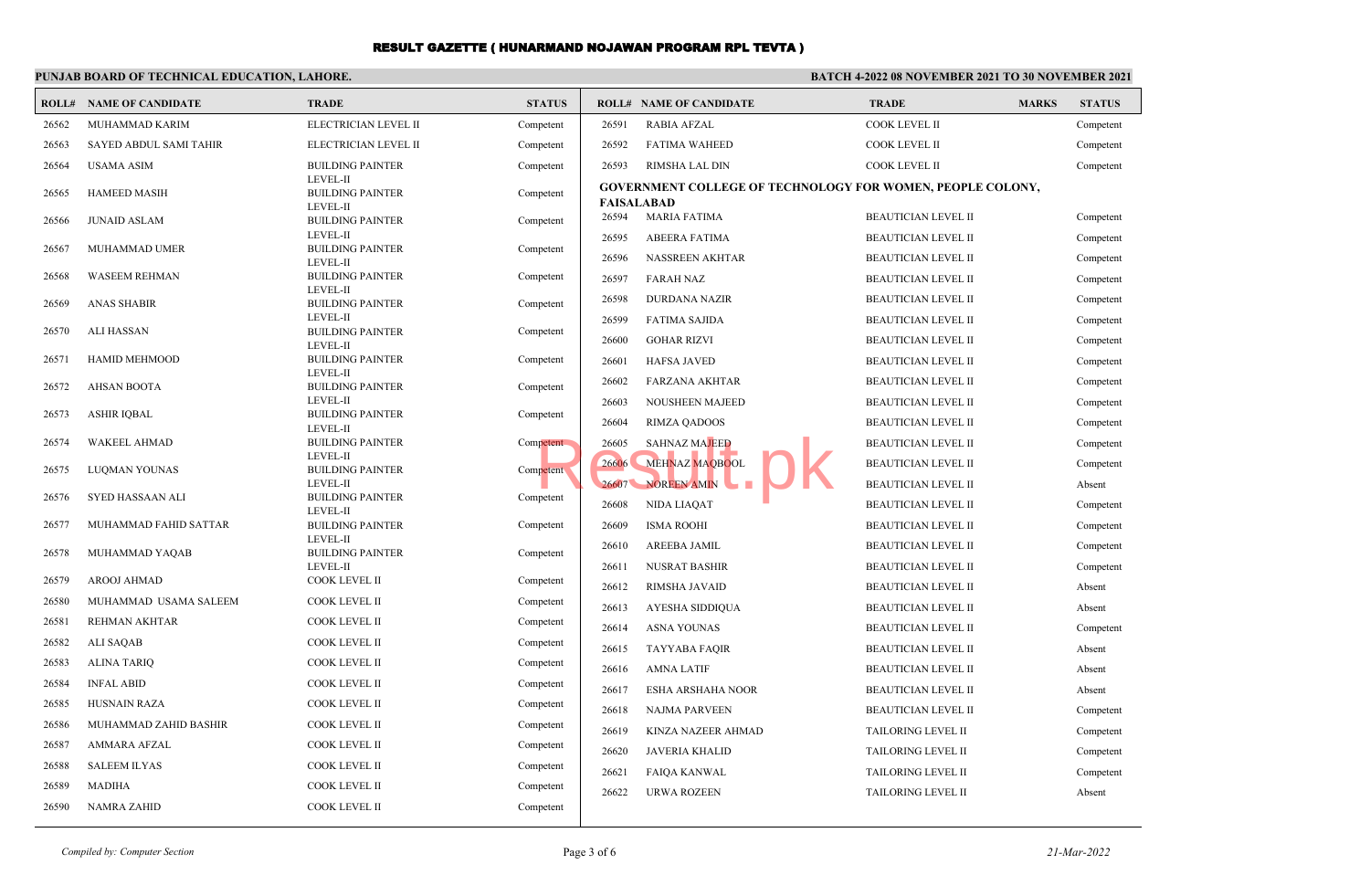#### **PUNJAB BOARD OF TECHNICAL EDUCATION, LAHORE. BATCH 4-2022 08 NOVEMBER 2021 TO 30 NOVEMBER 2021 ROLL# NAME OF CANDIDATE TRADE STATUS ROLL# NAME OF CANDIDATE TRADE MARKS STATUS** 26623 SHABILA BASHIR TAILORING LEVEL II Competent 26624 ABIDA ANWAR TAILORING LEVEL II Competent 26625 NOREEN AKHTIR TAILORING LEVEL II Competent 26626 AMINA ABDUL SATTAR TAILORING LEVEL II Absent 26627 TAHMINA KAUSAR TAILORING LEVEL II Absent 26628 AMINA RAZAK TAILORING LEVEL II Competent 26629 SEHRISH RAFI TAILORING LEVEL II Competent 26630 TAYYABA PARVEEN TAILORING LEVEL II Competent 26631 AYESHA KHAN TAILORING LEVEL II Competent 26632 AROOJ PARI TAILORING LEVEL II Competent 26633 MEHWISH SULTAN TAILORING LEVEL II Competent 26634 SANA IRSHAD TAILORING LEVEL II Competent 26635 SHAHIDA RAFIQ TAILORING LEVEL II Competent 26636 HIRA IRSHAD TAILORING LEVEL II Competent 26637 ZARA TAHIR TAILORING LEVEL II Absent 26638 FOZIA WAHID TAILORING LEVEL II Competent **GOVT. COLLEGE OF TECHNOLOGY, SHAHKOT ROAD,, SANGLA HILLS** 26639 FARAZ AHMED ELECTRICIAN LEVEL II Competent 26640 ABDUL GHAFFAR ELECTRICIAN LEVEL II Competent 26641 MUHAMMAD TAYYAB ELECTRICIAN LEVEL II Competent 26642 MUHAMMAD FAROOQ ELECTRICIAN LEVEL II Competent 26643 GHULAM ABBAS ELECTRICIAN LEVEL II Competent 26644 MUHAMMAD ARSLAN SIDDIQUE ELECTRICIAN LEVEL II Competent 26645 MUHAMMAD ANAS ELECTRICIAN LEVEL II Competent 26646 MUHAMMAD NAEEM SHABIR ELECTRICIAN LEVEL II Competent 26647 SHARAZ AKBAR ELECTRICIAN LEVEL II Competent 26648 MUHAMMAD USMAN ELECTRICIAN LEVEL II Competent 26649 MUHAMMAD ZUBAIR ELECTRICIAN LEVEL II Competent 26650 AKMAL RASHED ELECTRICIAN LEVEL II Competent 26651 MUHAMMAD USMAN ARIF ELECTRICIAN LEVEL II Competent 26652 MUHAMMAD ALI HAIDER SAJID ELECTRICIAN LEVEL II Competent 26653 MUDASSAR HUSSAIN ELECTRICIAN LEVEL II Competent 26654 MUHAMMAD SHAHZAIB ELECTRICIAN LEVEL II Competent 26655 AZAM RAFIQ ELECTRICIAN LEVEL II Competent 26656 GHULAM HUSSAIN ELECTRICIAN LEVEL II Competent 26657 MUHAMMAD RAMEEZ NAZAM ELECTRICIAN LEVEL II Competent 26658 MUHAMMAD UMAR ELECTRICIAN LEVEL II Absent 26659 MUHAMMAD AWAIS WELDER LEVEL II Competent 26660 MOIZ RIAZ WELDER LEVEL II Competent 26661 IRFAN MASIH WELDER LEVEL II Competent 26662 MUHAMMAD AHSAN MEHMOOD WELDER LEVEL II Absent 26663 MUHAMMAD NOMAN WELDER LEVEL II Absent 26664 UMAR FAROOQ WELDER LEVEL II Competent 26665 NUMAN ALI WELDER LEVEL II Competent 26666 MUBASHIR FIAZ WELDER LEVEL II Absent 26667 MUHAMMAD JAVED BABAR WELDER LEVEL II Absent 26668 MUHAMMAD RIZWAN WELDER LEVEL II Competent 26669 TANVEER SHAHZAD WELDER LEVEL II Competent 26670 SAIF FAREED WELDER LEVEL II Absent 26671 SHAHID WAHEED WELDER LEVEL II Competent 26672 MUHAMMAD DILSHAD ASIF WELDER LEVEL II Competent 26673 AHMAD AIL NELDER LEVEL II Competent 26674 SYED TOUQEER ABBAS WELDER LEVEL II Absent 26675 IMTIAZ AHMAD WELDER LEVEL II Competent 26676 DANISH WELDER LEVEL II Competent 26677 MUHAMMAD REHMAN WELDER LEVEL II Competent 26678 ZAHEER AHMAD WELDER LEVEL II Competent 26679 AMANWAL SAGAR WELDER LEVEL II Absent 26680 AHMAD RAZA WELDER LEVEL II Absent 26681 SHAIR ALI WELDER LEVEL II Competent 26682 GULSHAN ALI WELDER LEVEL II Absent 26683 AHMAD ALI WELDER LEVEL II Competent **GOVT COLLEGE OF TECHNOLOGY, , RAHIM YAR KHAN** 26684 MUHAMMAD RAMZAN WELDER LEVEL II Competent 26685 MUHAMMAD ILLYAS WELDER LEVEL II Absent 26686 UMAIR ISMAIL WELDER LEVEL II Competent 26687 MUHAMMAD NADEEM WELDER LEVEL II Competent 26688 SHAHZAD AHMAD WELDER LEVEL II Competent SHAHID WAHELD<br>
Petent<br>
Petent<br>
26673 MINAD AIL<br>
26674 SYED TOUQEER ABBAS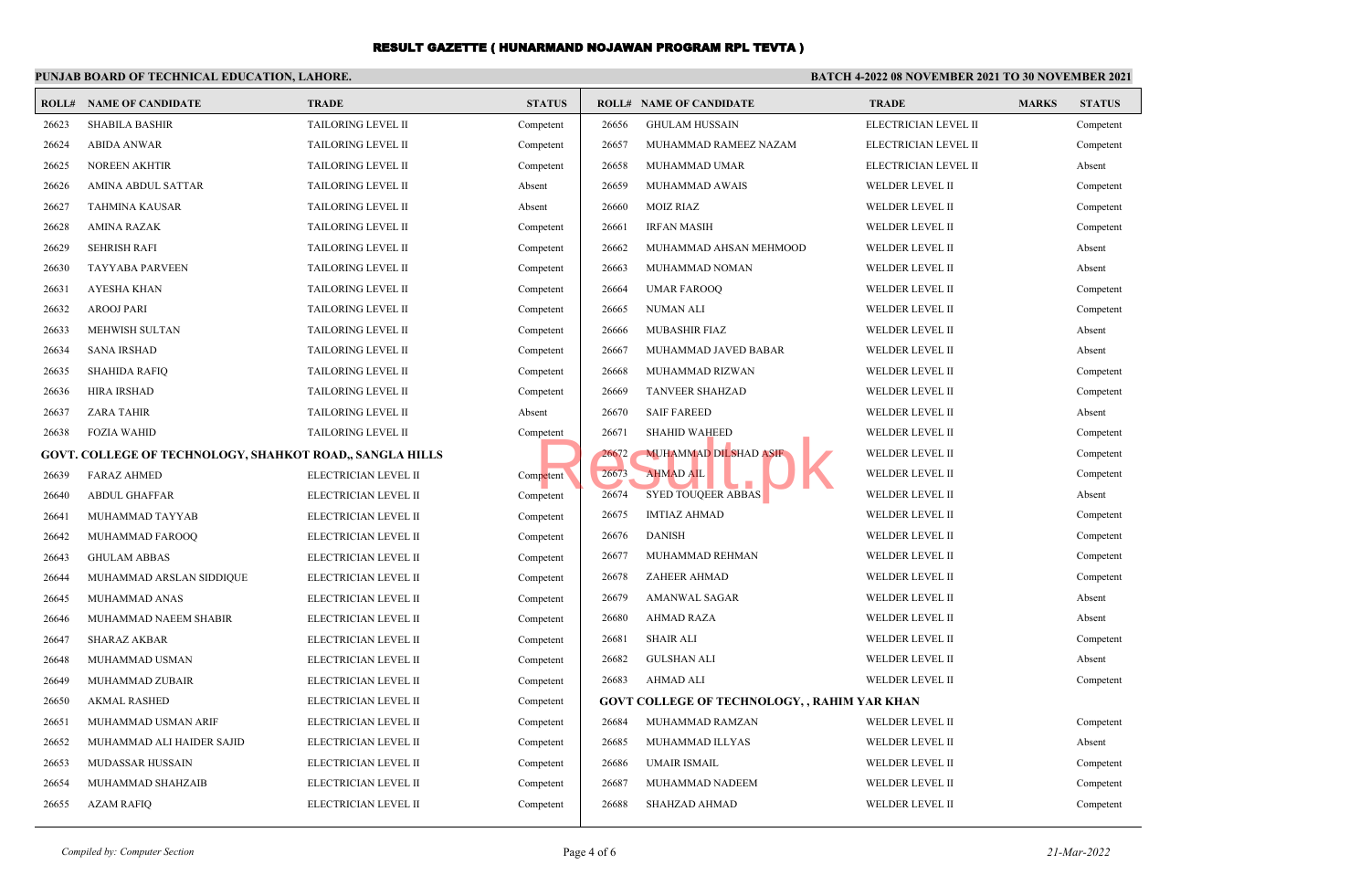#### **PUNJAB BOARD OF TECHNICAL EDUCATION, LAHORE. BATCH 4-2022 08 NOVEMBER 2021 TO 30 NOVEMBER 2021 ROLL# NAME OF CANDIDATE TRADE STATUS ROLL# NAME OF CANDIDATE TRADE MARKS STATUS** 26689 MUHAMMAD SAFYAN WELDER LEVEL II Absent 26690 SHAHZAD ALI WELDER LEVEL II Absent 26691 MUHAMMAD ASAD WELDER LEVEL II Competent 26692 MUHAMMAD ABBAS WELDER LEVEL II Absent 26693 ALLAH DIWAYO WELDER LEVEL II Absent 26694 GHULAM NAZIK WELDER LEVEL II Competent 26695 MUHAMMAD SHAHBAZ WELDER LEVEL II Competent 26696 RASHID ALI WELDER LEVEL II Absent 26697 MUHAMMAD AMIR WELDER LEVEL II Competent 26698 RASHID SATTAR WELDER LEVEL II Absent 26699 NOOR HASSAN ELECTRICIAN LEVEL II Competent 26700 MUHAMMAD MUBASHIR ELECTRICIAN LEVEL II Competent 26701 JHANGIR BADAR ELECTRICIAN LEVEL II Competent 26702 IMRAN AKHTAR ELECTRICIAN LEVEL II Competent 26703 ARSLAN AHMAD ELECTRICIAN LEVEL II Competent 26704 USAMA ASIF ELECTRICIAN LEVEL II Competent 26705 MASOOD AHMAD ELECTRICIAN LEVEL II Competent 26706 MUHAMMAD AKRAM ELECTRICIAN LEVEL II Competent 26707 ARSLAN AHMAD ELECTRICIAN LEVEL II Competent 26708 RIAZ AHMAD ELECTRICIAN LEVEL II Competent 26709 ABDULLAH ELECTRICIAN LEVEL II Competent 26710 MUHAMMAD UMAR ELECTRICIAN LEVEL II Competent 26711 ZEESHAN IRSHAD ELECTRICIAN LEVEL II Competent 26712 MUHAMMAD FAISAL ELECTRICIAN LEVEL II Competent 26713 ZAIN UR RASHEED ELECTRICIAN LEVEL II Competent 26714 MUHAMMAD GHUFRAN RASHEED MASON LEVEL II Competent 26715 WAJID ALI MASON LEVEL II Competent 26716 IKRAM RAZA MASON LEVEL II Competent 26717 TUFAIL MAHMOOD MASON LEVEL II Competent 26718 JAWAD AKBAR MASON LEVEL II Competent 26719 MUHAMMAD ZUBAIR MASON LEVEL II Competent 26720 MUHAMMAD AAMIR IMRAN MASON LEVEL II Competent 26721 ABDULLAH AZHAR MASON LEVEL II Competent 26722 HASSAN TARIQ MASON LEVEL II Competent 26723 HAZOOR BAKHSH MASON LEVEL II Competent 26724 BADAR UL ZAMAN MASON LEVEL II Competent 26725 MUHAMMAD KHAN MASON LEVEL II Competent 26726 ABDUL REHMAN MASON LEVEL II Competent 26727 ZAIN UL ABIDEEN ALI MASON LEVEL II Competent 26728 ADEEL SAJID MASON LEVEL II Competent **GOVT COLLEGE OF TECHNOLOGY, PARIS ROAD, SIALKOT** 26729 KAFAYAT ULLAH ELECTRICIAN LEVEL II Competent 26730 EKHTISHAM ALI ELECTRICIAN LEVEL II Competent 26731 MATWAKAL ELECTRICIAN LEVEL II Competent 26732 HASSAN RAZA ELECTRICIAN LEVEL II Competent 26733 MUHAMMAD KABIR ELECTRICIAN LEVEL II Competent 26734 ATTEQ UL REHMAN ELECTRICIAN LEVEL II Competent 26735 BABAR ALI ELECTRICIAN LEVEL II Competent 26736 HUSNAIN MANZOOR ELECTRICIAN LEVEL II Competent 26737 ASIM ASHRAF ELECTRICIAN LEVEL II Competent 26738 SHEIKH SALMAN FAISAL ELECTRICIAN LEVEL II Competent 26739 MUHAMMAD HUSSNAIN ALI ELECTRICIAN LEVEL II Competent 26740 MUHAMMAD MAMOON SARWAR ELECTRICIAN LEVEL II Competent 26741 MUHAMMAD ALI ELECTRICIAN LEVEL II Competent 26742 MOIZ AKHTAR ELECTRICIAN LEVEL II Competent 26743 ANWAR HUSSAIN ELECTRICIAN LEVEL II Competent 26744 REHMAN HUSSAIN WELDER LEVEL II Competent 26745 ZEESHAN MASIH WELDER LEVEL II Absent 26746 HAFIZ SHAHID NADEEM WELDER LEVEL II Competent 26747 NAVEED ABBAS WELDER LEVEL II Competent 26748 ADIL HASEEB WELDER LEVEL II Competent 26749 MUSTANSAR ALI WELDER LEVEL II Competent 26750 HAMID RAZA WELDER LEVEL II Absent 26751 ADIL WELDER LEVEL II Absent 26752 MUHAMMAD AFZAAL WELDER LEVEL II Competent 26753 AKMAL MANZOOR WELDER LEVEL II Competent 26754 AFZAL ALI WELDER LEVEL II Competent 26755 ASAD NOOR WELDER LEVEL II Competent SHEIKH SALMAN FAISAL<br>Petent 26738 SHEIKH SALMAN FAISAL<br>Petent 26740 MUHAMMAD HUSSNAIN ALI<br>26740 MUHAMMAD MAMOON SARWAR